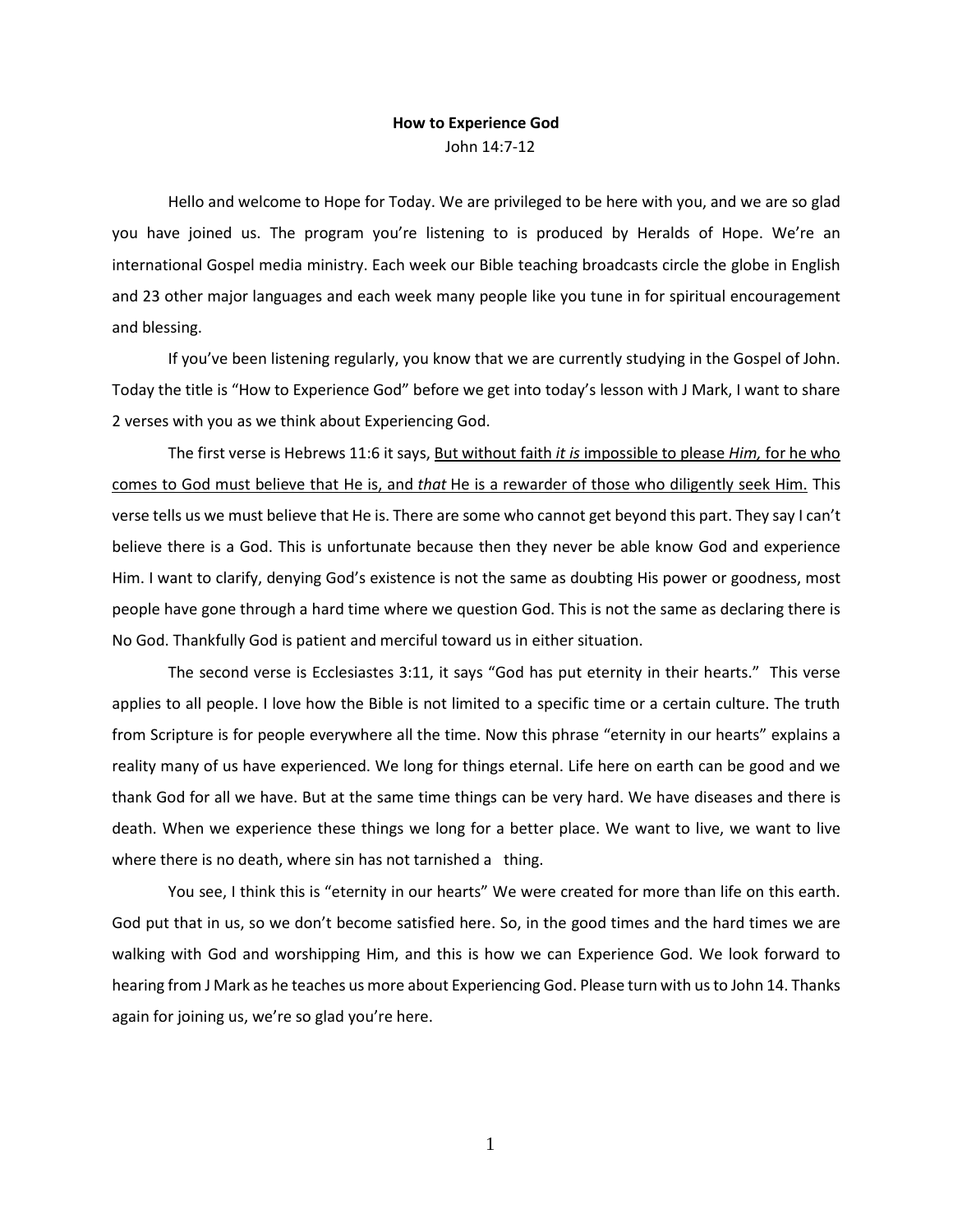Many long for God. But where can He be found? Is God real or is He only an idea—perhaps even an escape idea?

I'm glad to tell you God is real. We can see the facts about God all around us. The Apostle Paul writing to the Romans told them, "For the invisible things of him from the creation of the world are clearly seen, being understood by the things that are made, even his eternal power and Godhead, so that they are without excuse" Romans 1:20.

That tells us God has not left Himself without evidence of the fact that He is real, so much so that the Apostle argued that the invisible things are understood by the things that one can see.

Now, let's talk about **HOW TO EXPERIENCE GOD**. When God created the first man, Adam, the Bible tells us that He breathed into his nostrils the breath of life and Adam became a living soul.

 The Bible further tells us that when God created Adam, He created him in His image and likeness. That means that the first man, Adam, was fit for fellowship with God. That means something else too. It means that every child of Adam has been born with the capacity to fellowship with God. That is why every person has a longing for God. Even those people who claim to be atheists, by the very fact that they deny God, admit His existence. Every effort to get rid of the idea of God is proof that that person thinks God must, after all, be. He is there. He must be there or there would be no need to get rid of Him.

That restlessness can be changed to an experience with God. A great African Bishop of the church many years ago made this statement, "Our souls are restless until they find their rest in Thee," speaking of the true God.

From the words of Jesus in John 14:7-12, we can learn how to experience God.

- 7 *If ye had known me, ye should have known my Father also: and from henceforth ye know him, and have seen him.*
- 8 *Philip saith unto him, Lord, shew us the Father, and it suffices us.*
- 9 *Jesus saith unto him, Have I been so long time with you, and yet hast thou not known me, Philip? he that hath seen me hath seen the Father; and how sayest thou then, Show us the Father?*
- 10 *Believest thou not that I am in the Father, and the Father in me? the words that I speak unto you I speak not of myself: but the Father that dwelleth in me, he doeth the works.*
- 11 *Believe me that I am in the Father, and the Father in me: or else believe me for the very works' sake.*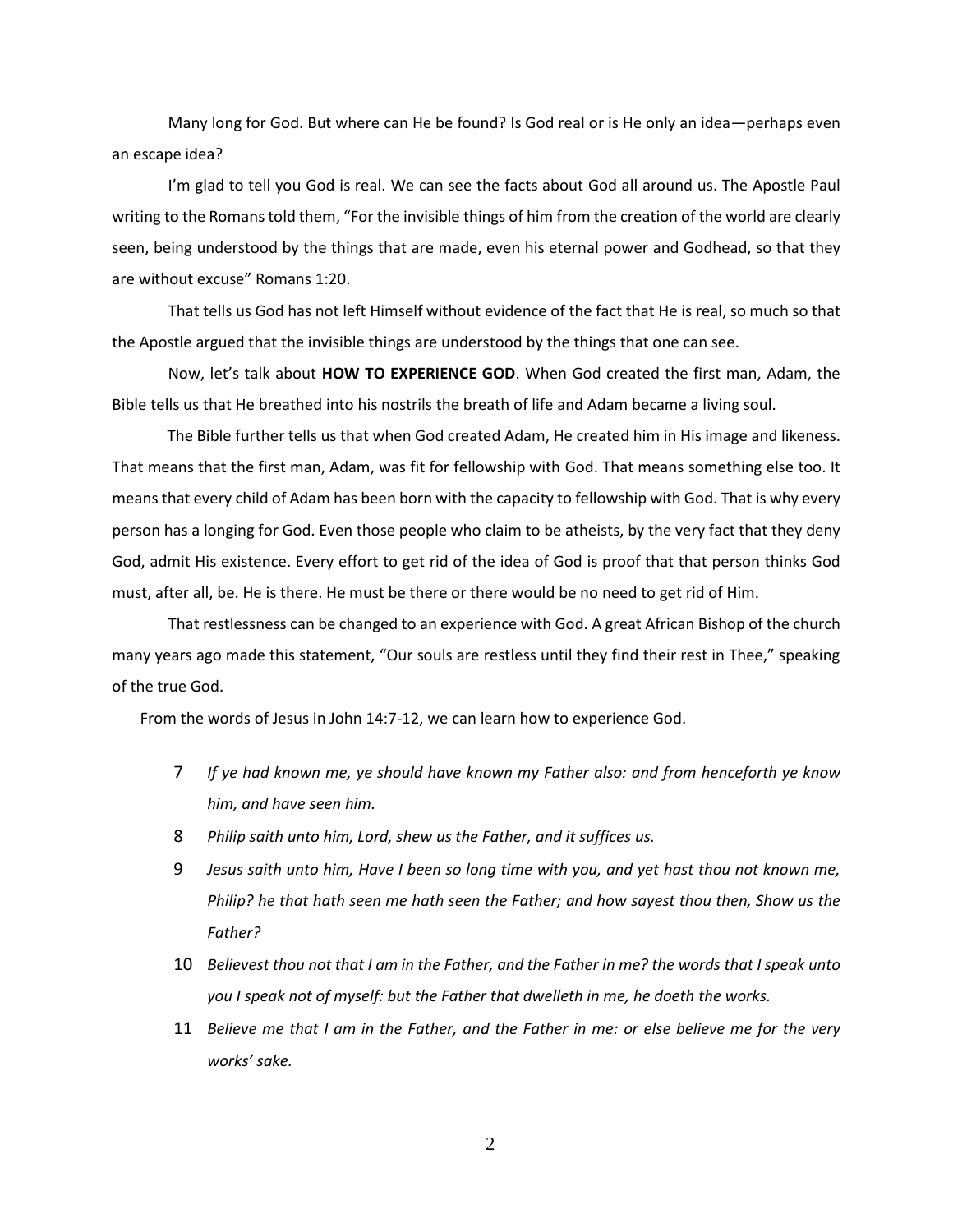12 *Verily, verily, I say unto you, He that believeth on me, the works that I do shall he do also; and greater works than these shall he do; because I go unto my Father.*

If we desire to experience God we must accept the CERTAINTIES which are set forth in this text.

We must first accept as certain **The Universal Search**.

Jesus made an affirmation when He said, "If ye had known me, ye should have known my Father." Here is a direct route from Jesus to God. He made it positively clear that that is the route you must take if you want to experience God. Philip raised the question, the problem all of us face, when he said, "Lord, show us the Father and it will satisfy us." The very fact that Philip would make this statement proves there is what I have called a God-echo in the soul of every man. Because you and I are like Philip. We would like so much to see God. If somehow, He would only make His appearance.

I remember reading when Moses was upon the mountain with God, he had the same problem. He said to the Lord, "Show me thy face". But God said, "No, you cannot see my face."

There is that certainty of the universal search. It proves that there is a God-echo in the soul of every man. Don't you agree, the real search is to experience God?

Then we must accept as certain **The Unusual Statement**.

Jesus first of all established a condition as He replied to Philip in these words, "Have I been so long time with you, and you have not known me, Philip?" Philip had overlooked the evidence. It was right there. He was associated with the evidence. It should have been clear to him. So Jesus wondered why Philip had not been able to understand this. Jesus was there. Philip had seen Him. Then Jesus said clearly, "He that hath seen me hath seen the Father." That must have been a rather severe rebuke to Philip.

Jesus further instructed Philip, "You must recognize, Philip, that I am in the Father and the Father is in me." This brings me to the truth that belief goes beyond mere flesh. Philip saw a man in the flesh. He should have been able to see beyond that and see God in the flesh.

Jesus went on to say, "The works that I do and the words that I speak are the works and words of the Father who dwells in me." Yes, there is another certainty here: God-unity is a necessary fact.

Now I will freely say, my friend, that this idea is very difficult to come by just in your mind. But Jesus made it clear to Philip, the way to experience God is to accept the unusual statement that Jesus made of the unity between Him and God.

3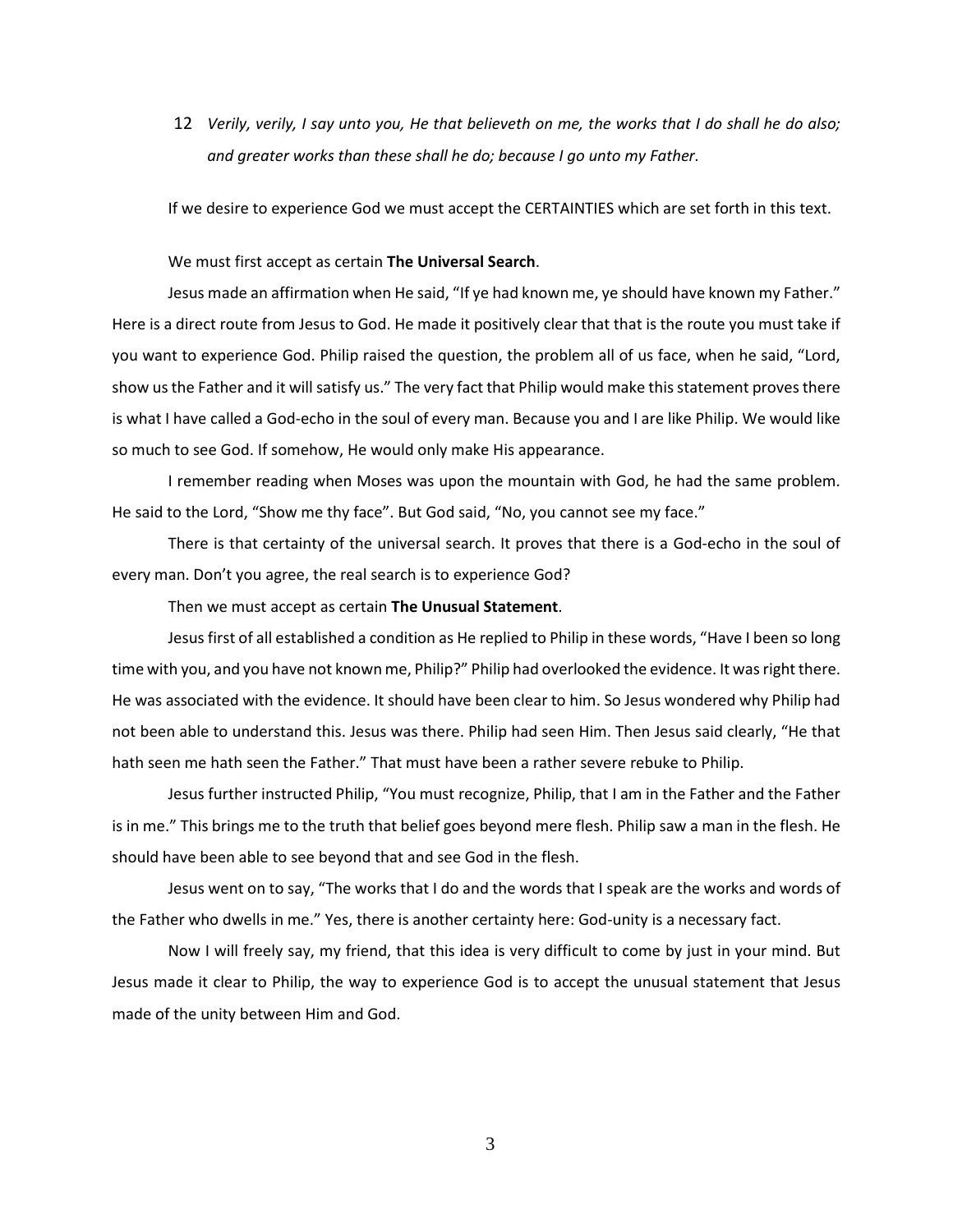Finally, we accept as certain **The Unqualified Situation**.

Jesus placed the foundation for this certainty in these words: "Believe me that I am in the Father and the Father in me." If that is more than you can do, He said, "believe me for the very works' sake."

My friend, to experience God there is no escape from believing in Jesus. This is the unqualified situation. Many people would like to side-step this. But you can't. If you want to experience God then here is what Jesus said must be, "Believe me that I am in the Father, and the Father in me."

The realization of this unqualified situation become clearer as we listen when Jesus also said, "He that believeth on me, the works that I do shall he do also; and greater works than these shall he do; because I go unto my Father." There is a God-connection here, a beautiful God-connection.

One who believes in Jesus will be doing the same kind of works that He did and even go beyond the works that He did. Well, right now I am talking with you in a way that Jesus could not do when He was here on earth. I am coming to you by way of the radio, and you are listening. Praise God! We are having fellowship together in the words of God, the words of Jesus. Jesus said, "He that believes on me will do greater works than I do because I go to my Father."

Yes, my friend, to experience God you must realize there is that God-echo in the soul; there is that God-unity between Father and Son; there is that God-connection between God and us.

There is a longing in the human soul for God! To experience Him you must consent to these certainties: the universal search, the unusual statement, the unqualified situation. These are certainties which are appropriated by faith. Take your step of faith now, my friend. Reach out and receive them. Know what that God-echo means in your soul, what that God-unity means between Father and Son, and what that God-connection can mean between God and you.

My friend, was this teaching helpful? If you'd like a copy, either in print or on an audio CD, just contact us and ask for it by the title. Or log onto our website heraldsofhope.org

The quickest way for you to connect with us is to send an email to [mail@heraldsofhope.org.](mailto:mail@heraldsofhope.org) That email address is [mail@heraldsofhope.org.](mailto:mail@heraldsofhope.org) Or write to *Hope for Today*, Box 3, Breezewood, Pennsylvania 15533. Remember, you can request a printed manuscript or an audio CD of this teaching. We'd be happy to send one to you.

And when you contact us, you can request our Bible Study Guide, *Hope Herald*. It follows these radio programs and will help you learn more about what we're studying from John's Gospel. So, ask for your free copy of *Hope Herald* today.

4